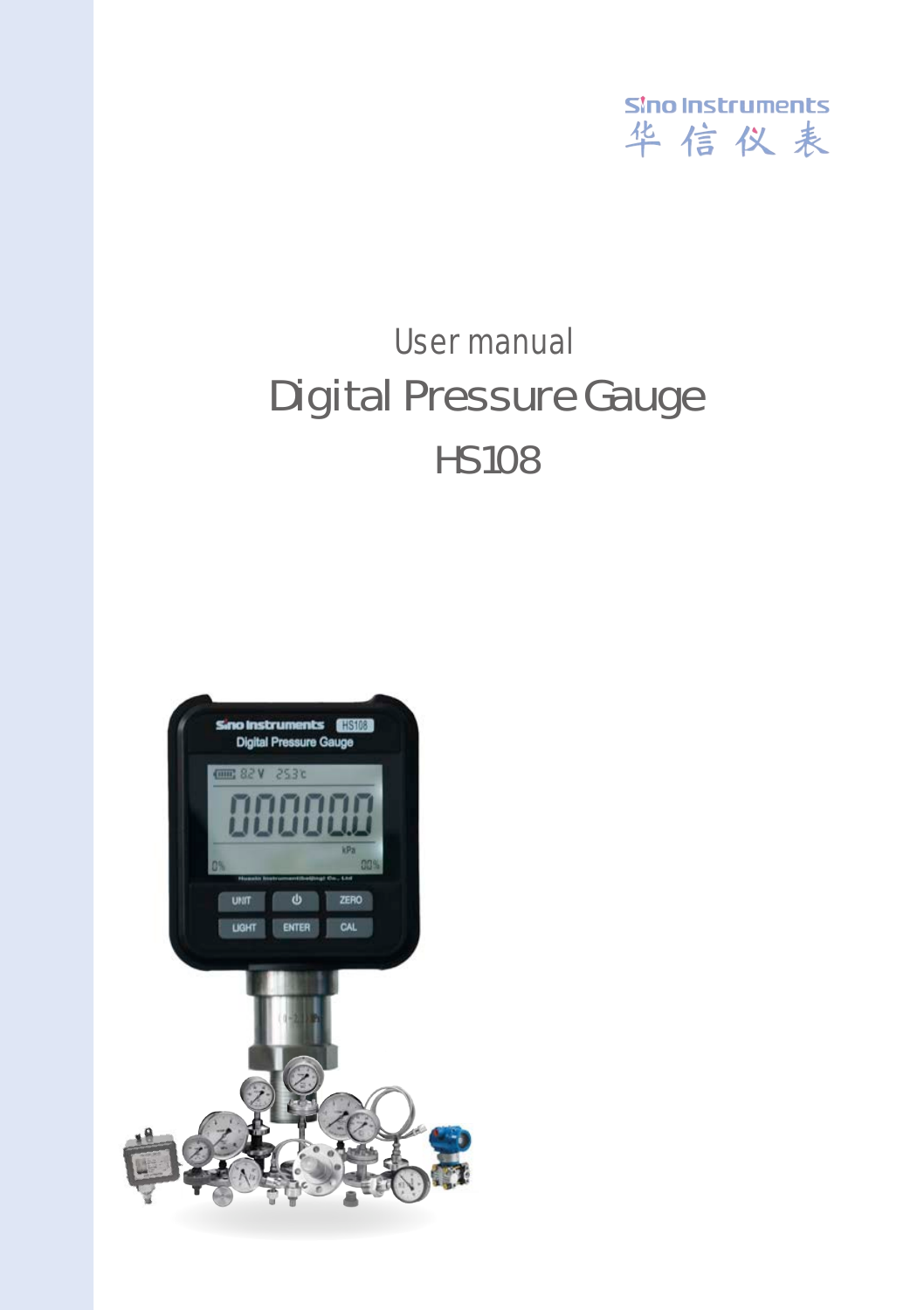### **Claim**

- The operating instructions are parts of the products and must be kept in the immediate vicinity of the instrument and readily accessible to skilled personnel at any time.
- Skilled personnel must have carefully read and understood the operating instructions prior to beginning any work.
- The manufacturer's liability is void in the case of any damage caused by using the product contrary to its intended use, non-compliance with these operating instructions, assignment of insufficiently qualified skilled personnel or unauthorized modifications to the instrument.
- HUAXIN reserve the rights to change the contents or form of these operating instructions at any time without prior notice having been given.

### **Safety information**

### **Warning**

In order to protect your Huaxin products,your own and others safety,pls read this manual carefully before your operation,Otherwise it may cause trouble.

 $\operatorname{D}$  Please don't disassemble  $\&$  repair the equipment by yourself



Disassembling the inner components may take toll or completely damage the equipment. Only the qualified technician could make a repairment. Any abnormal happened to the equipment pls call our service staff to make a repairment under their instruction.

Pay attention to the range 2



To avoid over pressure damages,don't apply pressure that exceeds  $\Delta$  the limits listed in the pressure specification table.

Don't beat and shock 3



This action might injure the product and influence the performance.

Pay attention to the medium of the items 4



That will damage the items by using the wrong medium.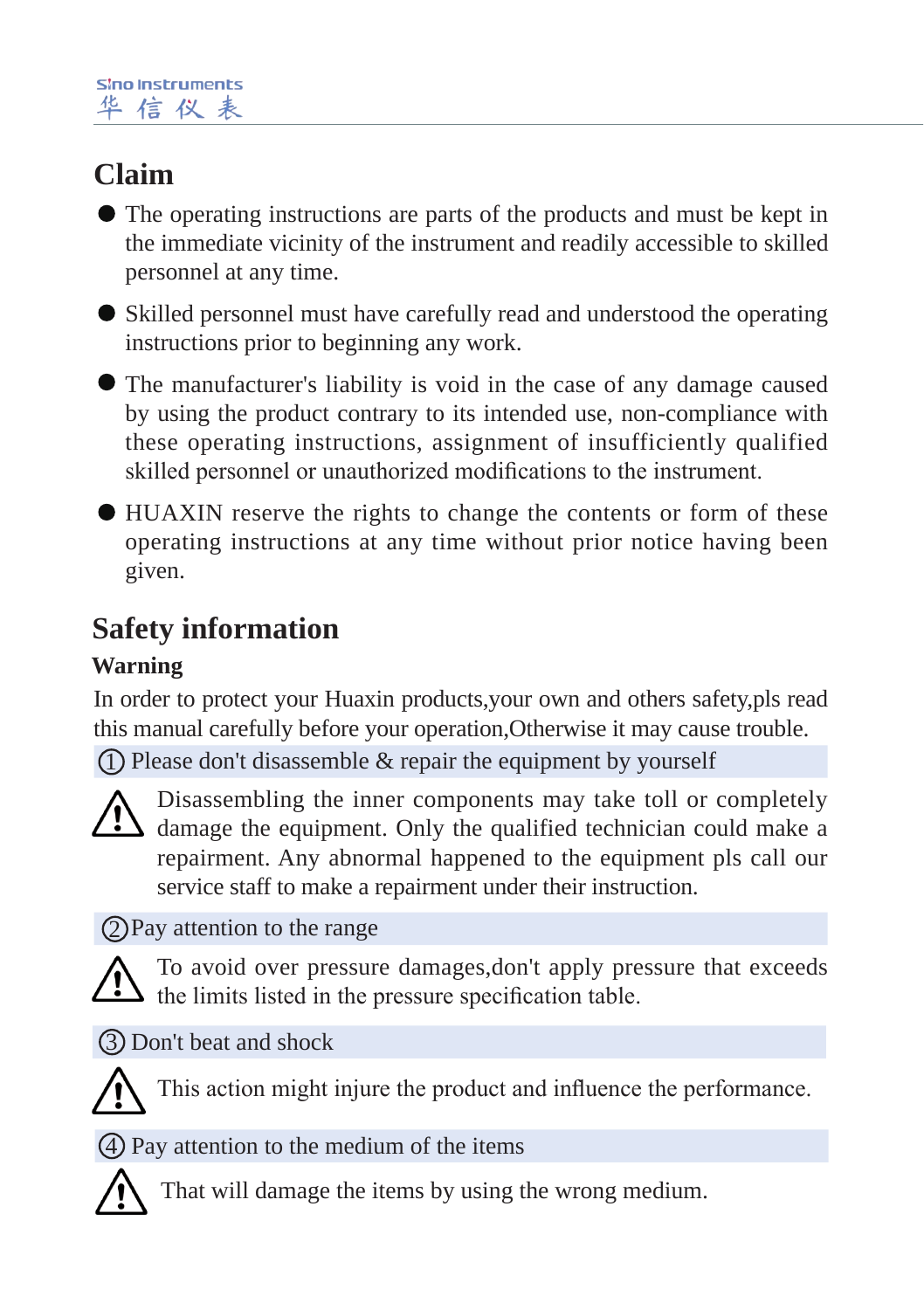Don't immersed in water or exposed to water or getting wet 5

That will damage the items.and even may cause the fire or an electric shock.

Only use the special charger or battery 6



Other power supply will damage to the product,and even may cause the fire or an electric shock.

The calibration should be carried out under a standard calibration condition 7



The calibration should be carried out under a standard calibration condition, such as the standard gauge must be accuracy 3 times of HS108, ambient temperature  $(20±2)$ °C.

### **Symbols**

Symbols used on the product and in the menu

| <b>Symbol</b> | <b>Meaning</b>                     | <b>Symbol</b> | <b>Meaning</b>                           |
|---------------|------------------------------------|---------------|------------------------------------------|
|               | Indicates warning                  | $\sqrt{2}$    | Conforms to European<br>Union directives |
|               | Indicates important<br>information |               | Conforms to standard of<br><b>PCEC</b>   |

### **Labelling,Safety Marks**

| Product name        | Digital Pressure Gauge            |                                     |                |
|---------------------|-----------------------------------|-------------------------------------|----------------|
| Model               | ·Model:HS108                      | $NO.1401011708DN$ $\rightarrow$     | Serial number  |
| Voltage             | · Voltage: 8.4DCV                 | $Range:(0-1)bar$                    | Pressure range |
| Date of manufacture |                                   |                                     | Accuracy       |
|                     | $-Date:2014.1$                    | Accuracy: $\pm 0.5\%$ F.S $\bullet$ | Manufacturer   |
|                     | Huaxin Instrument(Beijing)Co.,Ltd |                                     |                |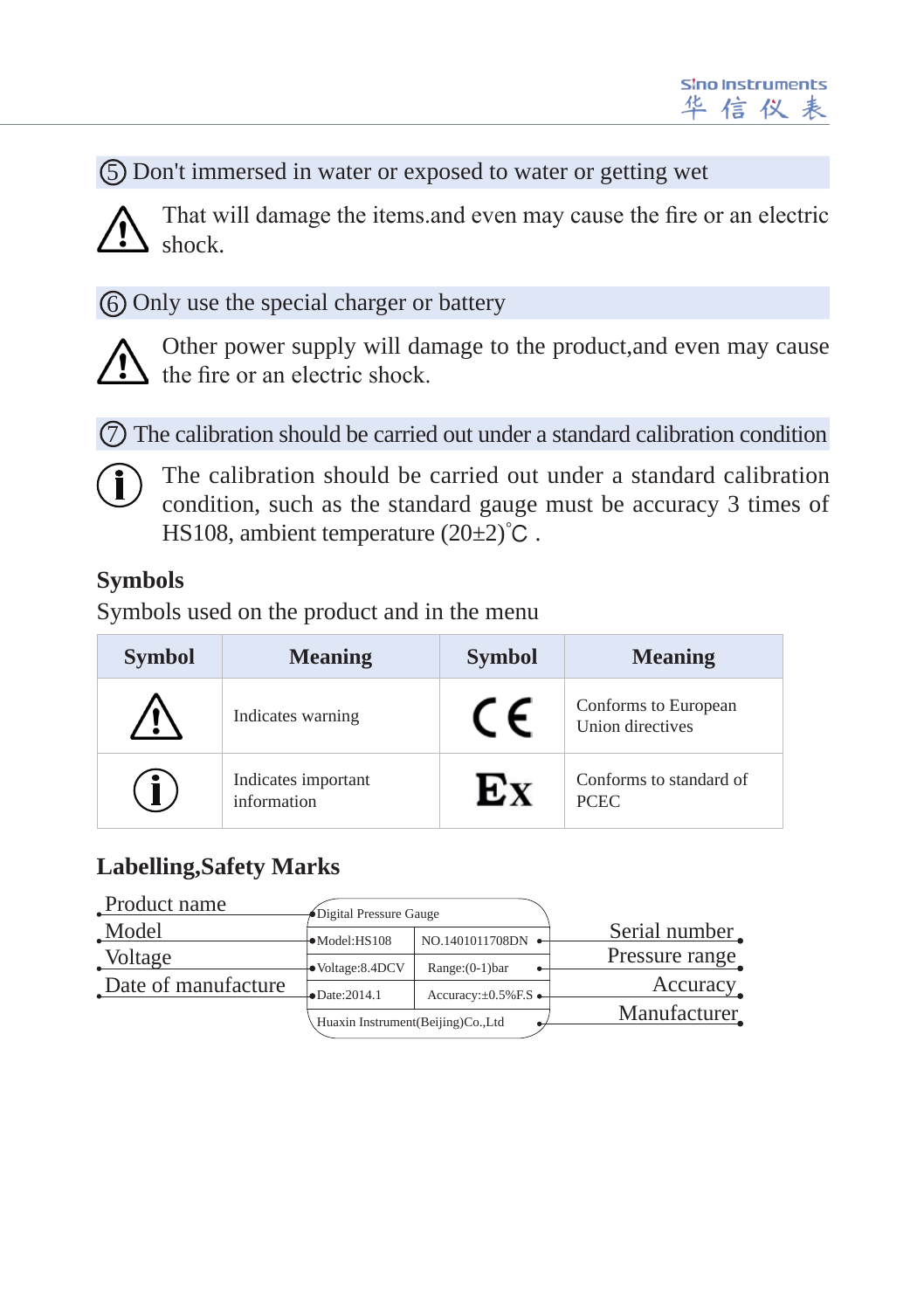#### Sino Instruments 华信仪表

| <b>Claim</b>                                    |        |  |  |  |  |  |  |
|-------------------------------------------------|--------|--|--|--|--|--|--|
| <b>Safety information</b>                       |        |  |  |  |  |  |  |
| 1. Summary                                      | $-1-$  |  |  |  |  |  |  |
| 2. Technical Spec                               |        |  |  |  |  |  |  |
| 3. Working Principle                            | $-4-$  |  |  |  |  |  |  |
| <b>4. Install Operation</b>                     | $-4-$  |  |  |  |  |  |  |
| 4.1. Basic structure                            | $-4-$  |  |  |  |  |  |  |
| 4.2. Button&terminal Introduction               | $-5-$  |  |  |  |  |  |  |
| 4.3. Display                                    | $-6-$  |  |  |  |  |  |  |
| 4.4. Installation method                        | $-6-$  |  |  |  |  |  |  |
| 4.5. The gauge type                             | $-6-$  |  |  |  |  |  |  |
| 4.6. The Max/Min valve display                  | $-7-$  |  |  |  |  |  |  |
| 4.7. Changing the original pressure unit        | $-7-$  |  |  |  |  |  |  |
| 4.8. Temperature modification display           | $-8-$  |  |  |  |  |  |  |
| 4.9. COM Communication setting                  | $-9-$  |  |  |  |  |  |  |
| 4.10. Digital Display setting                   | $-10-$ |  |  |  |  |  |  |
| 4.11. Backlight time adjustment                 | $-11-$ |  |  |  |  |  |  |
| 4.12. The Auto off setting                      | $-11-$ |  |  |  |  |  |  |
| 4.13. Displaying speed set                      | $-12-$ |  |  |  |  |  |  |
| 4.14. Factory reset                             | $-13-$ |  |  |  |  |  |  |
| <b>5. Calibration</b>                           | $-13-$ |  |  |  |  |  |  |
| 5.1. Pressure Low point, High Point Calibration | $-13-$ |  |  |  |  |  |  |
| 5.2. Clear two point modification value         | $-15-$ |  |  |  |  |  |  |
| 5.3. Clearing clear zero value                  | $-16-$ |  |  |  |  |  |  |
| 5.4. Clearing secondary modification sign       | $-16-$ |  |  |  |  |  |  |
| 5.5. Clear temperature modification value       | $-17-$ |  |  |  |  |  |  |
| 6. Maintenance                                  | $-17-$ |  |  |  |  |  |  |
| 6.1 Maintenance of instruments                  | $-17-$ |  |  |  |  |  |  |
| 6.2 Attention items                             | $-18-$ |  |  |  |  |  |  |
| <b>7. Accessories List</b>                      | $-18-$ |  |  |  |  |  |  |
| 8. Standard                                     | $-18-$ |  |  |  |  |  |  |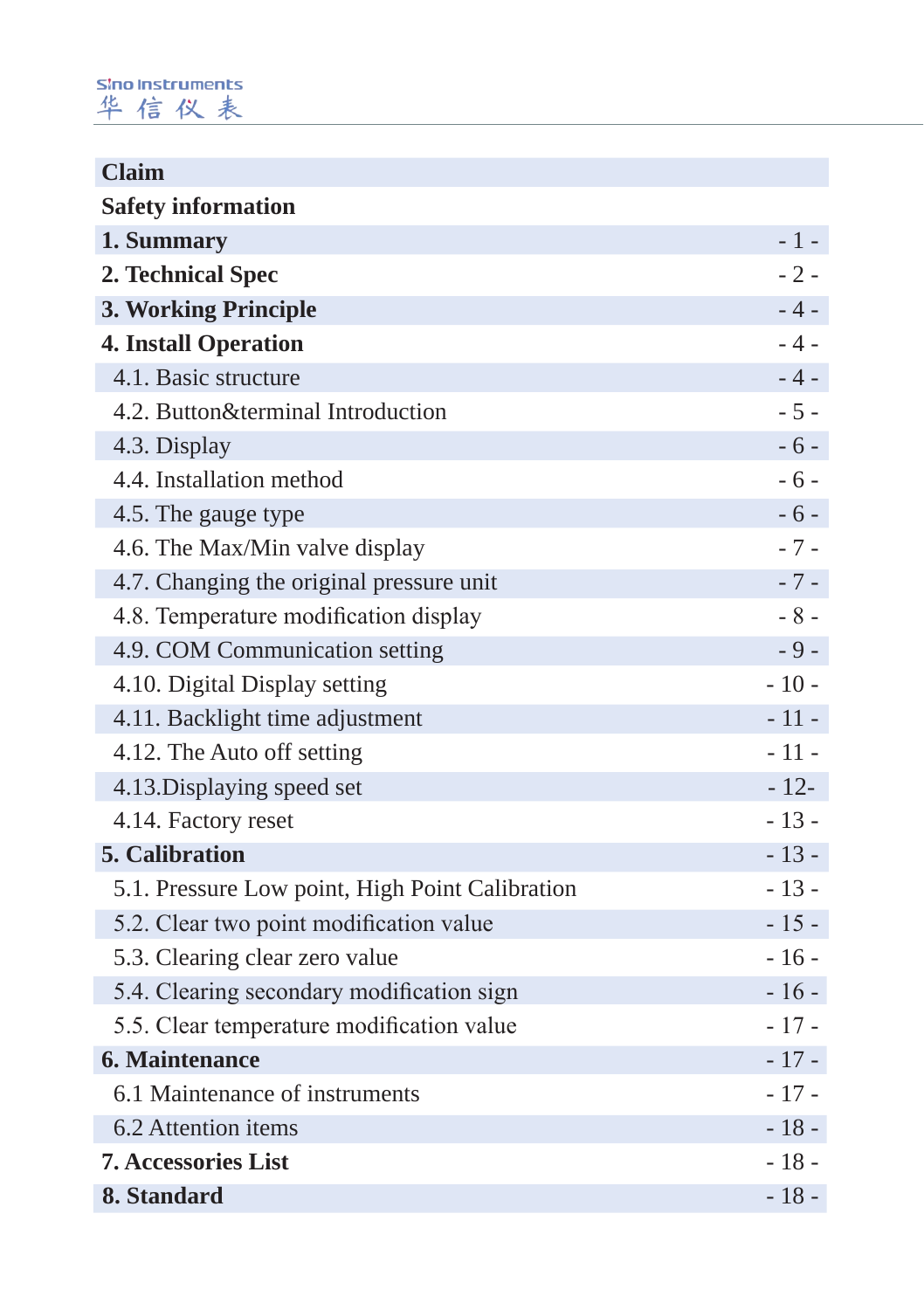### **1.Summary**

HS108 is a high-precision single-range digital pressure gauge, which is composed of high-precision measurement chips, temperature measuring circuit&battery&voltage measuring circuit and intelligent digital pressure module.

Every HS108 pass the high and lower temperature aging,so it could assure the products more accurate and reliable.the product combines a variety of accuracy levels to meet the customer requirments.it provides an accurate,reliable and economic solution for pressure application.

This product can be used for real-time measurement of pressure value and as a pressure reference or in applications where high accuracy measurement is required.

### **Characteristics**

- Pressure range to 2500bar
- $\bullet$  High accuracy up to  $\pm 0.025\%$  F.S
- Large,easy to read dual display with 6-digit resolution
- White backlight and RS232 communication port
- Various Pressure Units selectable
- Zero Point, Full Scale calibration function
- Max/Min values function
- %Pressure indication with bar graph
- 7.4Vdc rechargeable lithium battery or AC adapter
- Data logging fuction, store measuring value
- Auto Off can be set
- The backlight time is adjustable
- Temperature compensating
- A compact cost effective pressure gauge in various application regions
- Wetted parts:316 Stainless steel
- Dimension:Φ95mmx49mm
- Total height:166(mm)
- Weight:0.75kg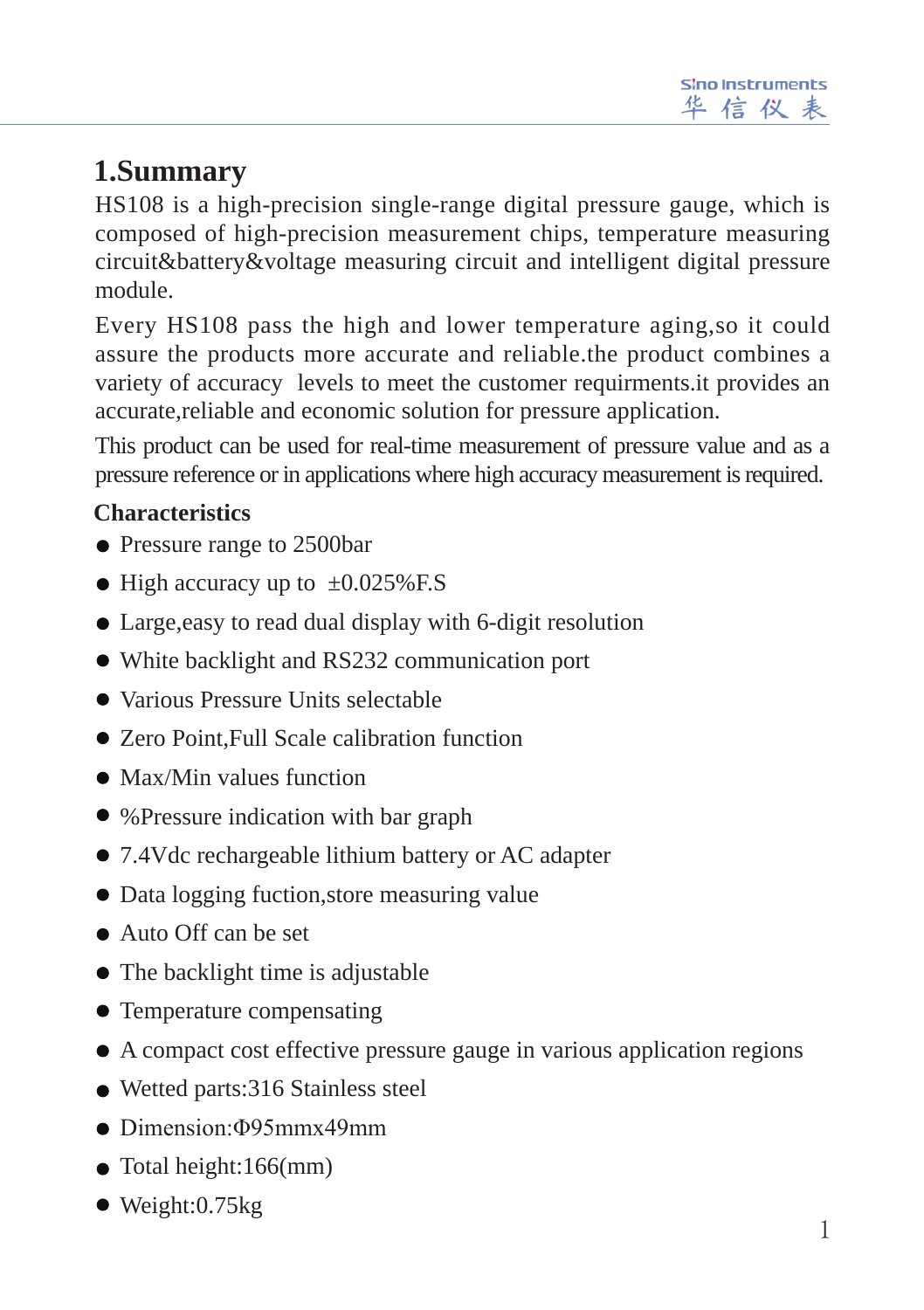### **2.Technical Specification**

 $\bullet$  Model HS108 Digital Pressure Gauge

- **Accuracy**
	- $\pm 0.025\%$  F.S  $+0.05\%$  F.S.  $+0.1\%$ F.S

### **Gauge types**

Gauge pressure Compound pressure Absolute pressure Differential pressure

**Work medium** Oil, water&noncorrosive gases

**Over pressure alarm**  120%Full Scale

### **Display**

Description: 6 digits big LCD with blacklight Display rate:Less than 0.025% of full scale is 150ms .More than 0.025% of full scale is 1s Numeral display height:16.5mm (0.65") %indication with bar graph scale for visual reference A battery icon indicates the power

#### **Pressure unit**

psi, bar, mbar, kgf/cm<sup>2</sup>,Pa, kPa, MPa, mmH<sub>2</sub>O, mmHg

### **Temperature**

Compensated temperature:  $-10^{\circ}$ C to 50 $^{\circ}$ C

 $\bullet$  Operating temperature:-10 $\degree$ C to 50 $\degree$ C Humidity: <95% Storing temperature:-20°C to 70°C

**Pressure connection** 1/4NPT male  $M20\times1.5$  male Other connections customized

#### **Power**

Battery:One piece lithium battery & charger Battery life:80 hours

#### **Housing**

Case material:Plastic Wetted parts:316 Stainless steel

 $\bullet$  Dimension: Φ95mmx49mm Total height:166(mm) Weight:0.75kg

#### **Data storing**

Storage capacity : Calibration record of 30pcs gauge under test

**Communication** RS232

### **Certificate**

|  |  |  |  |  |  |  |  |  |  |  | $\mathrm{EX} \ldots \ldots \ldots \ldots \ldots \ldots \ldots \mathrm{Ex}$ |
|--|--|--|--|--|--|--|--|--|--|--|----------------------------------------------------------------------------|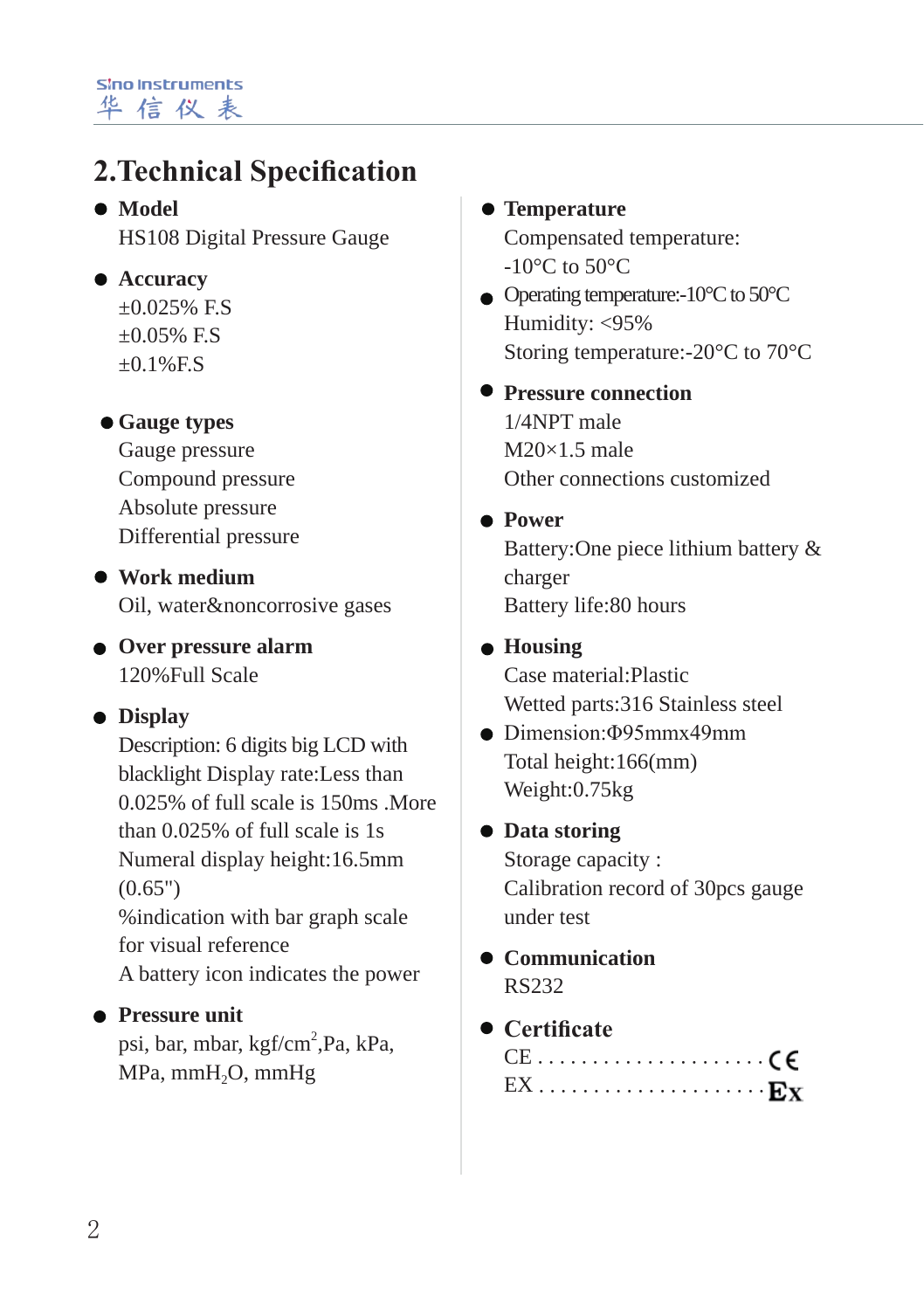| <b>Gauge pressure</b> |              |                       |                  |              |  |  |  |
|-----------------------|--------------|-----------------------|------------------|--------------|--|--|--|
|                       |              | <b>Pressure Range</b> |                  |              |  |  |  |
| No.                   | (psi)        | (bar)                 | <b>Accuracy</b>  | <b>Media</b> |  |  |  |
| HS108-1               | $(0-10)$     | $(0-0.7)$             | 0.025, 0.05, 0.1 | G            |  |  |  |
| HS108-2               | $(0-15)$     | $(0-1)$               | 0.025, 0.05, 0.1 | G            |  |  |  |
| HS108-3               | $(0-30)$     | $(0-2)$               | 0.025, 0.05, 0.1 | G,L          |  |  |  |
| HS108-4               | $(0-60)$     | $(0-4)$               | 0.025, 0.05, 0.1 | G.L          |  |  |  |
| HS108-5               | $(0-100)$    | $(0-7)$               | 0.025, 0.05, 0.1 | G,L          |  |  |  |
| HS108-6               | $(0-200)$    | $(0-14)$              | 0.025, 0.05, 0.1 | G,L          |  |  |  |
| HS108-7               | $(0-300)$    | $(0-20)$              | 0.025, 0.05, 0.1 | G.L          |  |  |  |
| HS108-8               | $(0-500)$    | $(0-35)$              | 0.025, 0.05, 0.1 | G,L          |  |  |  |
| HS108-9               | $(0-600)$    | $(0-40)$              | 0.025, 0.05, 0.1 | G,L          |  |  |  |
| HS108-10              | $(0-1000)$   | $(0-70)$              | 0.025, 0.05, 0.1 | G,L          |  |  |  |
| HS108-11              | $(0-2000)$   | $(0-140)$             | 0.025, 0.05, 0.1 | G,L          |  |  |  |
| HS108-12              | $(0-3000)$   | $(0-200)$             | 0.025, 0.05, 0.1 | G.L          |  |  |  |
| HS108-13              | $(0-5000)$   | $(0-350)$             | 0.025, 0.05, 0.1 | G.L          |  |  |  |
| HS108-14              | $(0 - 6000)$ | $(0-400)$             | 0.025, 0.05, 0.1 | G,L          |  |  |  |
| HS108-15              | $(0-10000)$  | $(0-700)$             | 0.025, 0.05, 0.1 | G,L          |  |  |  |
| HS108-16              | $(0-15000)$  | $(0-1000)$            | 0.025, 0.05, 0.1 | G.L          |  |  |  |
| HS108-17              | $(0-24000)$  | $(0-1600)$            | 0.05, 0.1        | G,L          |  |  |  |
| HS108-18              | $(0-37000)$  | $(0-2500)$            | 0.05, 0.1        | G,L          |  |  |  |

### **Compound pressure**

|          |              | <b>Pressure Range</b> |                  | Media |  |
|----------|--------------|-----------------------|------------------|-------|--|
| No.      | (psi)        | (bar)                 | <b>Accuracy</b>  |       |  |
| HS108-19 | $(-0.4-0.4)$ | $(-0.025 - 0.025)$    | 0.025, 0.05, 0.1 | G.L   |  |
| HS108-20 | $(-0.8-0.8)$ | $(-0.05-0.05)$        | 0.025, 0.05, 0.1 | G.L   |  |
| HS108-21 | $(-1.5-1.5)$ | $(-0.1-0.1)$          | 0.025, 0.05, 0.1 | GL    |  |
| HS108-22 | $(-6-6)$     | $(-0.4-0.4)$          | 0.025, 0.05, 0.1 | G.L   |  |
| HS108-23 | $(-15-15)$   | $(-1-1)$              | 0.025, 0.05, 0.1 | G.L   |  |

Remark:G=Gas,L=Liquid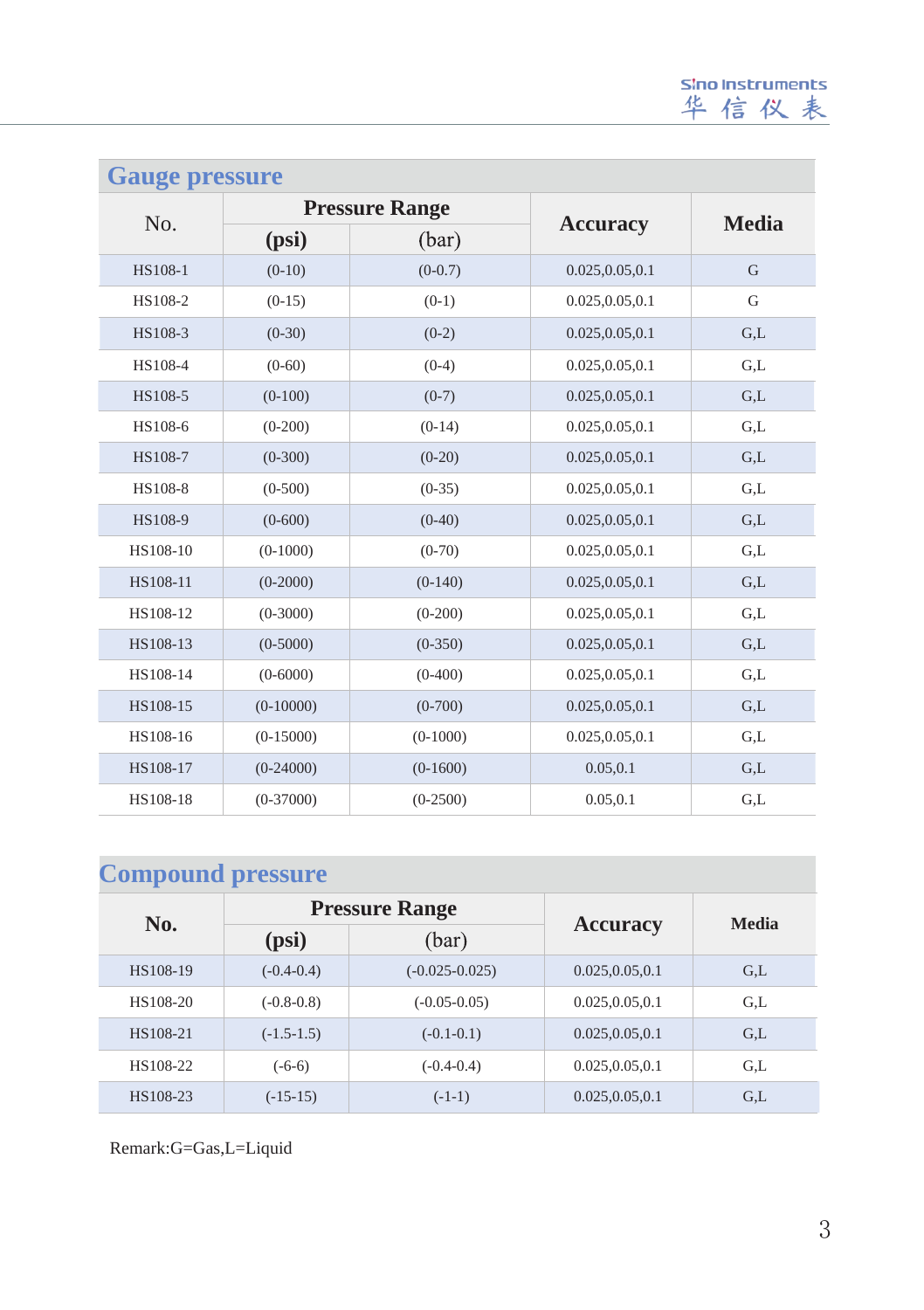### **3.Working Principle**

Apply pressure to the pressure transducer,it outputs a electrical signal. First the corresponding electrical signal will be amplified.and then it will be converted to digital data by A/D converter.Then the microprocessor sequentially collects data to modify and correct,the final result will be displayed on the LCD Display.



### **4**.**Install Operation**

**4.1 Basic structure**

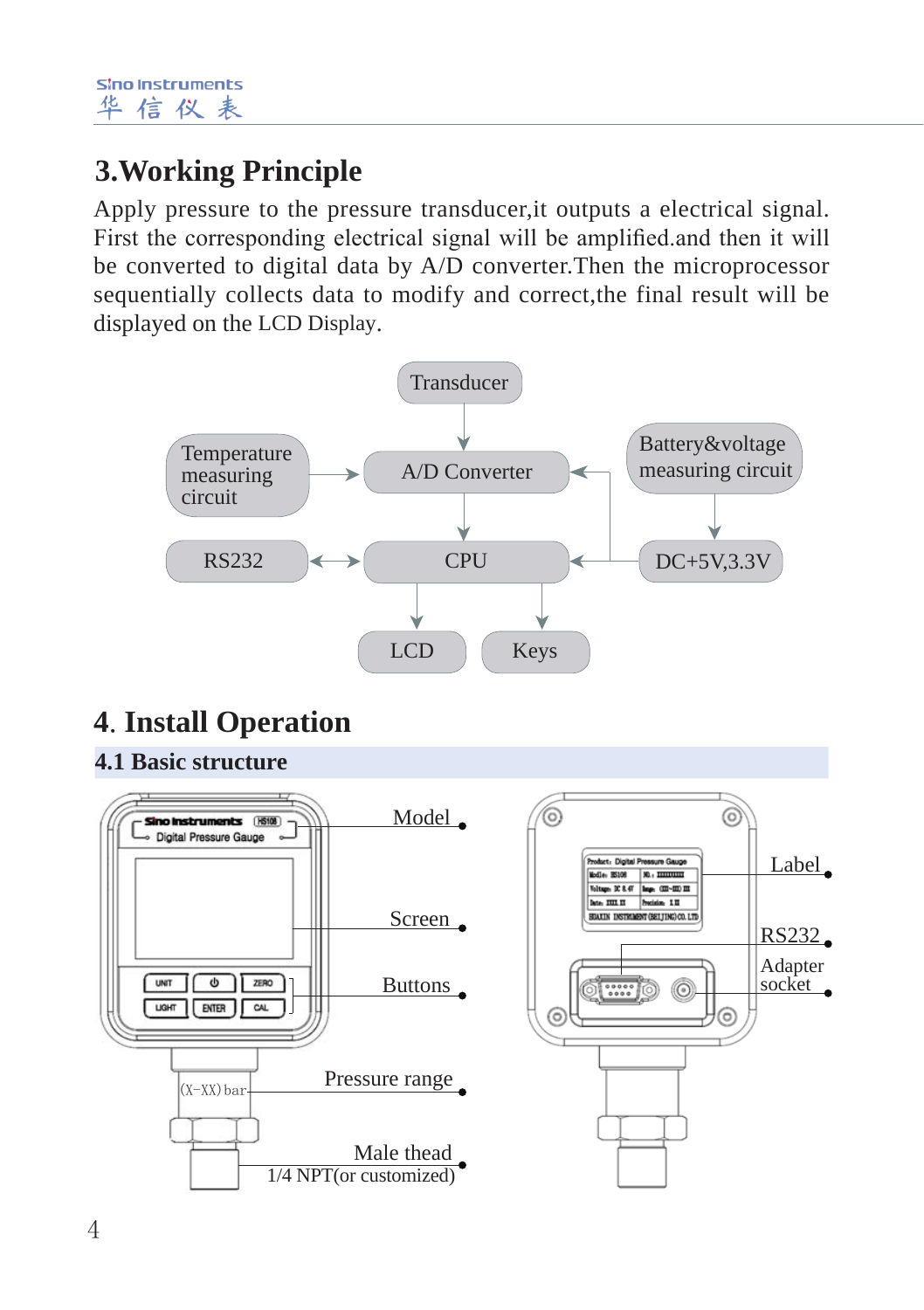**Sino Instruments** 信仪表



#### **4.2 Button&terminal Introduction**

LIGHT Back light.

**UNIT** Starting unit is kPa, press this key to switch unit circularly among mmHg, mmH<sub>2</sub>O, bar, mbar, psi, kgf/cm<sup>2</sup>, MPa and Pa.

**Press this key to clear current value as zero drift value. Then this** gauge would be already in a clearing zero status when you start it up again.

**Press this key for zero point and full scale calibration and linear** revision to insure the accuracy. $(\hat{\mathbf{I}})$  Do not use the key when there are no necessary calibration equipments available.)

Confirm key,digital confirm key in menu. ENTER

Connection terminals:

RS232 for PC.

DC8.4V Charging input DC8.4V.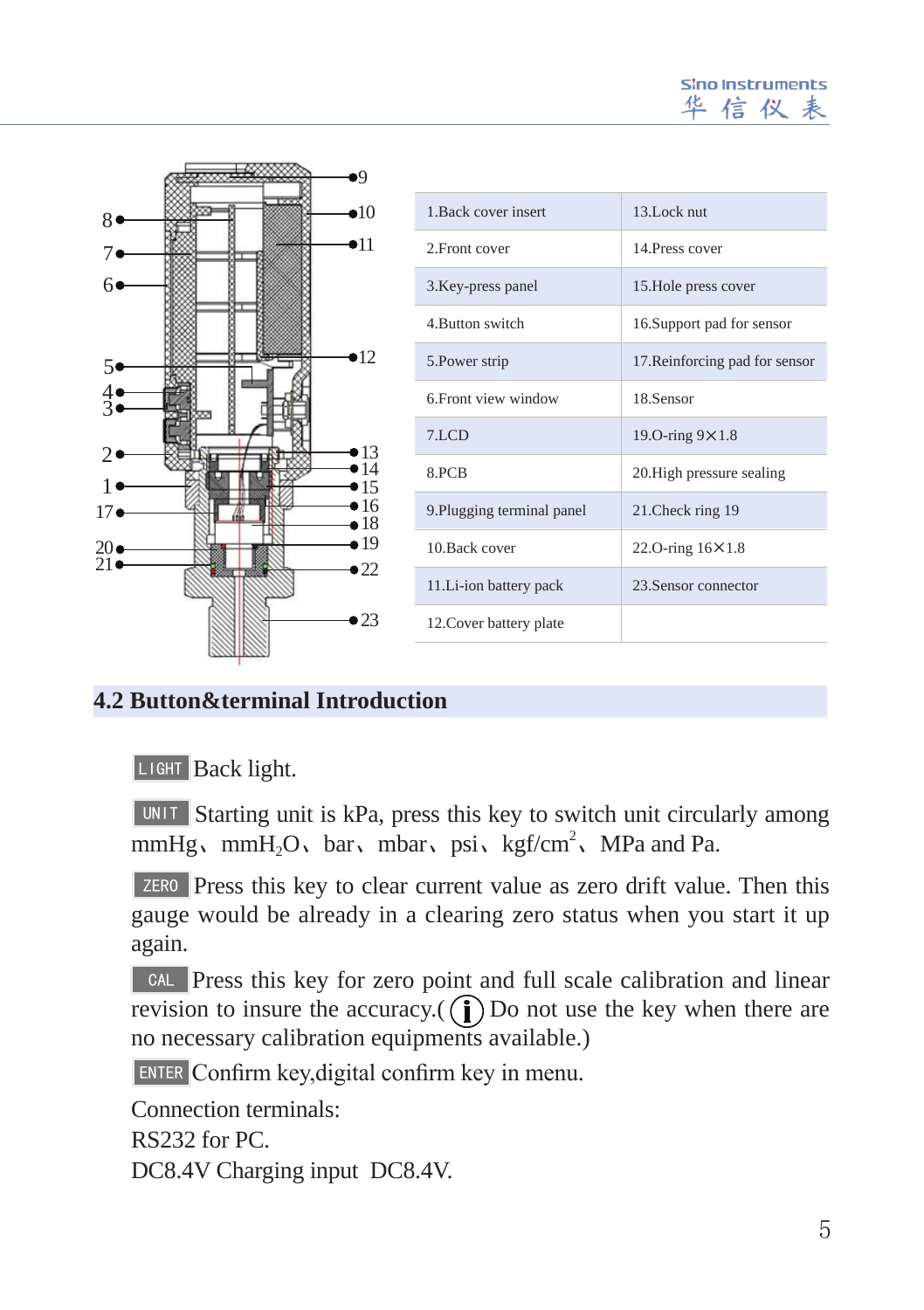### **4.3 Display**



### **4.4 Installation method**



The HS108 screen definitions:

- PC icon:the mark of PC connection
- Battery icon:indicates state of charge
- Voltage area:the current voltage
- Temperature area:current temperature
- Pressure display:displays data and menu.
- Units:9 pressure units selectable
- Bar graph:displays the pressure process
- 1 Connect gauge under test and HS108 on the pressure comparator.
- 2 According to calibration regulation, make HS108 as standard gauge to finish the whole calibration process.

------

### **4.5 The gauge type**

No.1:Gauge pressure No.2:Gauge pressure





#### No.3:Differential pressure

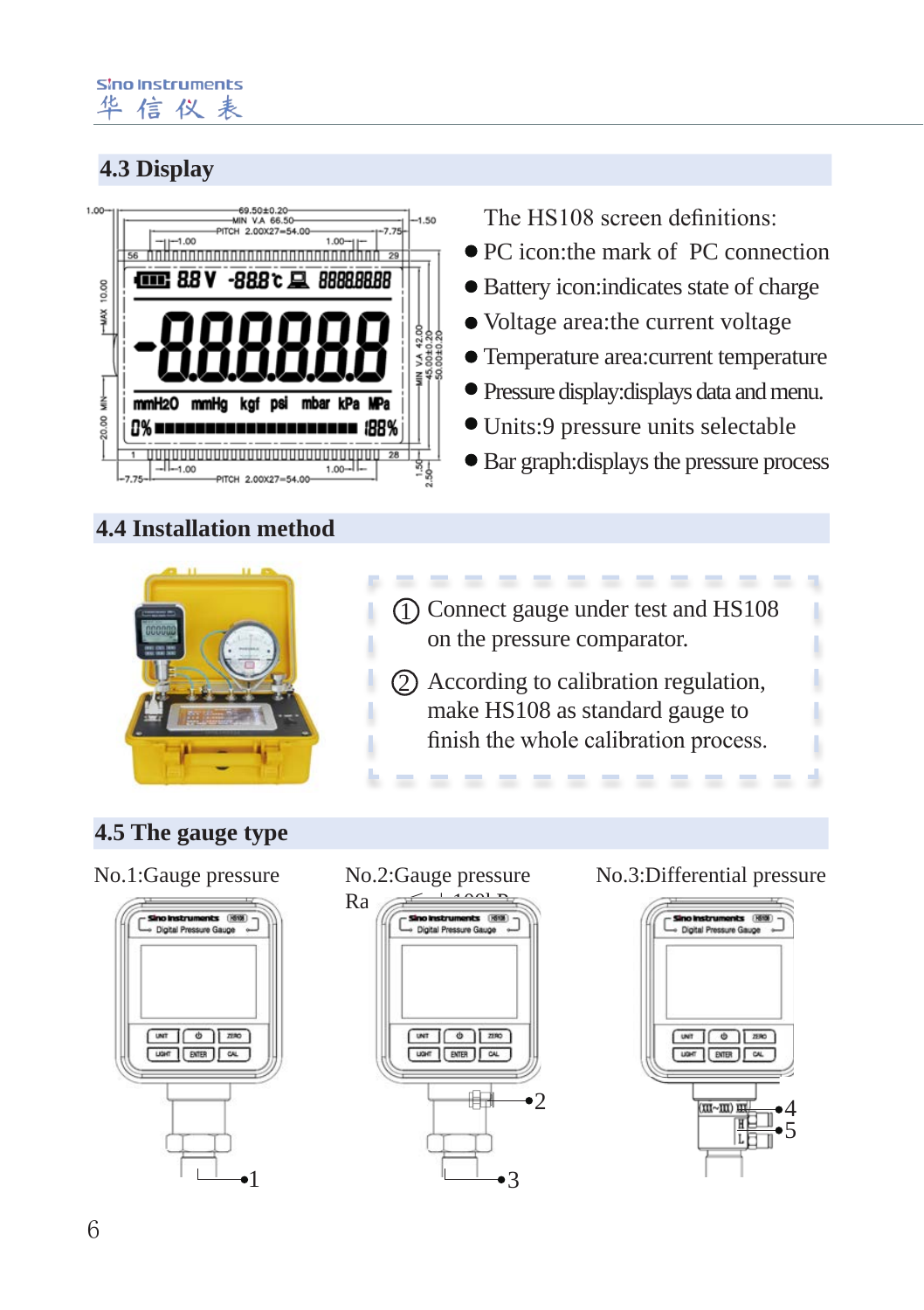

Connecting pressure generator 1

2)Open to air

Connecting pressure generator 3

4) High pressure

Low pressure 5

### **4.6 The Max/Min valve display**

(1) In Measuring interface,press ENTER;enter into basic setting interface of Min value.



(2) Press ENTER again,enter into basic setting interface of Max value.



(3) Press ENTER once more and get back to the Measuring interface.

$$
\underbrace{\prod_{\mathbf{p}}\prod_{\mathbf{p}}\prod_{\mathbf{p}}\prod_{\mathbf{p}}\mathbf{p}}_{\mathbf{p}}\left(\mathbf{p}\right)}_{\mathbf{p}}\left(\mathbf{p}\right)
$$

### **4.7 Changing the original pressure unit**

(1) In Measuring interface,press CAL;enter into the interface of displaying Min value.



(2) Press CAL,enter into the Unit interface.

5רו ח4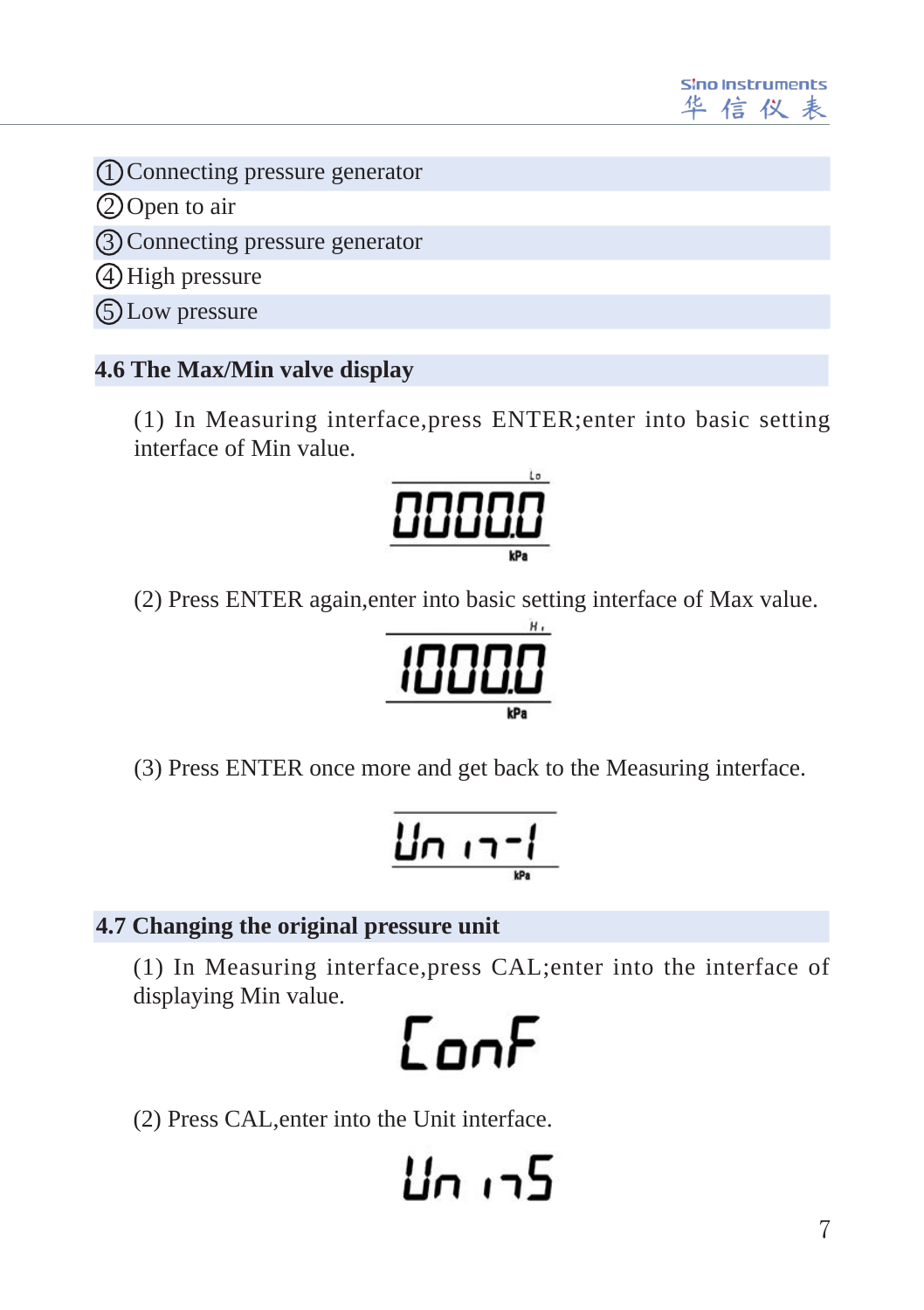(3) Press CAL,enter into the Unit choose interface(Unit flashing).

$$
\underbrace{\mathsf{LIn}\ \mathsf{m}\ \mathsf{m}}
$$

At this time, the unit displayed is client measuring interface unit. maybe that is not match with the unit kPa in above pic.

(4) Press Zero and choose the Unit you need.( if you choose the unit Pa)

$$
\underbrace{\Pi \cap \neg \neg \Box}
$$

Remark :Displaying unit,Pa、kPa、MPa.

(5) Press ENTER key,and save the current set.

(6) Press LIGHT three times continuously and back to the measuring interface.

### **4.8 Temperature modification display**

(1)In Measuring interface,Press CAL,enter into basic setting interface.

(2) Press CAL,and enter into the Unit interface.

### $\ln 15$

(3) Press ZERO three times enter into temperature interface below.

### 7-CAL

(4) Press CAL,enter into data modified interface.The fist character("-") located in activated interface.(No flashing)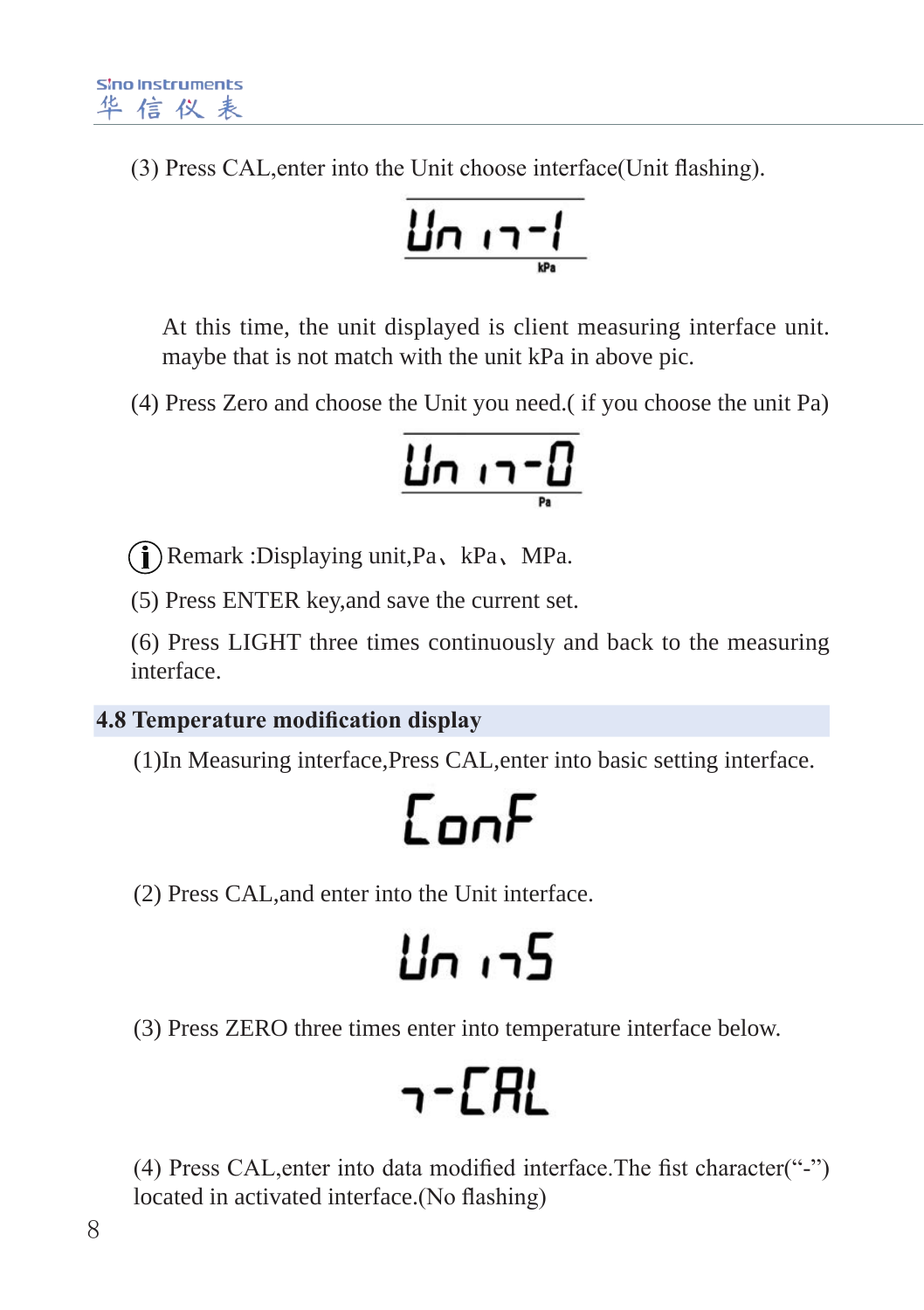## 000234

(5) If you modify the activated value ,press ZERO and display"- "(flashing).If you do not need modify activated values,please enter into next step directly.



(6) Press CAL,next character located in activated interface. (Flashing)



When decimal point bit flashing, press ZERO for setting decimal point. When the number flashing, press LIGHT for decreasing number from 9 to 0,press ZERO for increasing number from 0 to 9.

After selecting your number, repeat step(6).

(7) Repeat step (6),until the last bit.

### 88828

(8) Press ENTERkey,and save the current set.

(9) Press LIGHT twice continuously band back to the measuring interface.

### **4.9 COM Communication setting**

(1) In Measuring interface,press CAL and enter into basic setting interface.

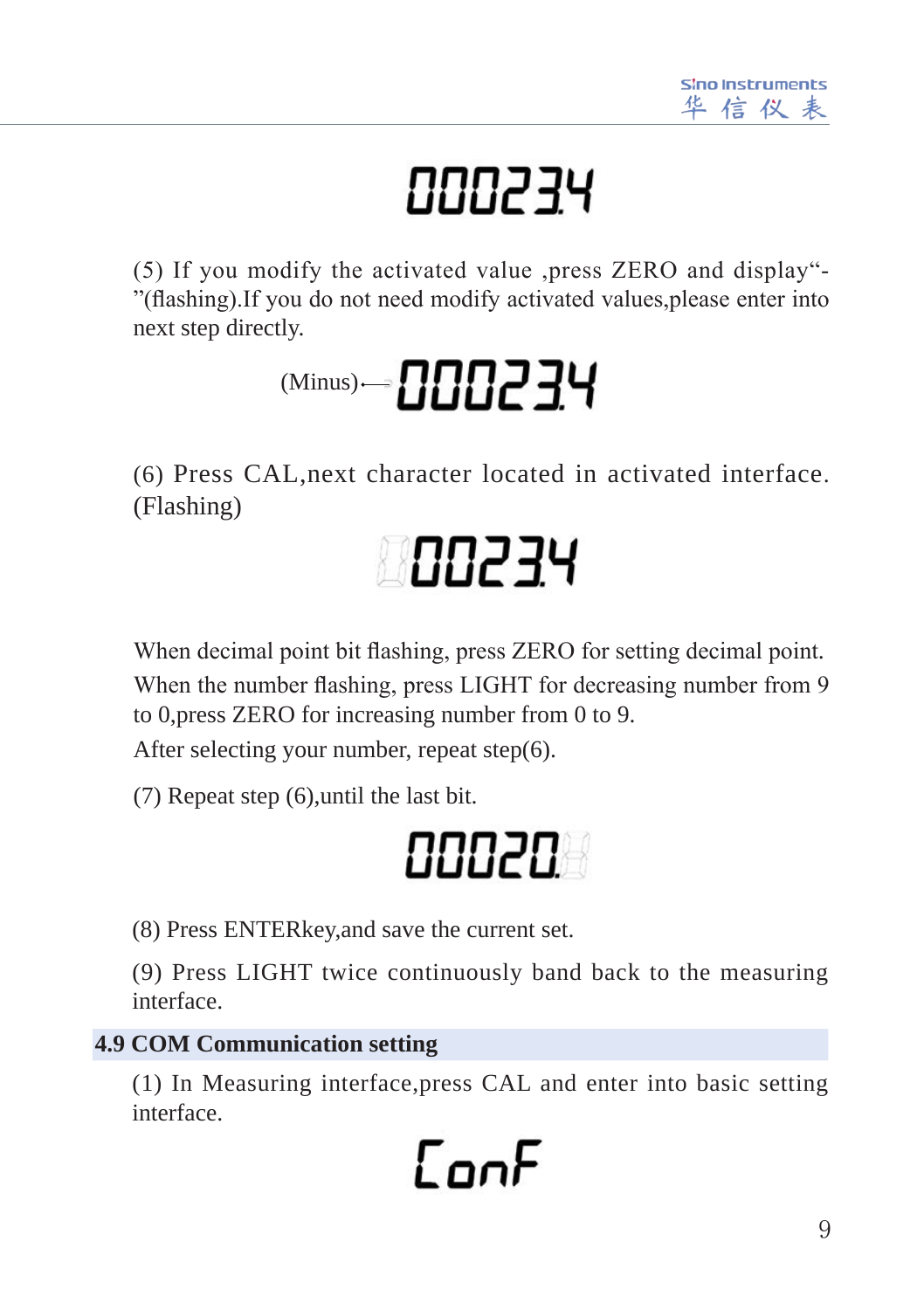(2) Press CAL,enter into the Unit interfac.

## 5כו ח

(3) Press ZERO key,and selecting menu,enter into setting interface below.

### **LIR<sub>C</sub> 7**

(4) Press CAL,switching ON/OFF. ON-1(Automatic)and ON-2(Semi-automatic)

NFF

(5) Press LIGHT twice continuously .and back to the measuring interface.

**4.10 Digital Display setting**

(1)In Measuring interface,Press CAL key,enter into basic setting interface.

### $\Gamma$ oo $F$

(2) Press CAL,enter into the Unit interface.

## 5רו חµ

(3) Press ZERO,and selecting menu, enter into setting interface below.

## רו 9ו ה

(4) Press CAL,switching circularly4、5、6 bit.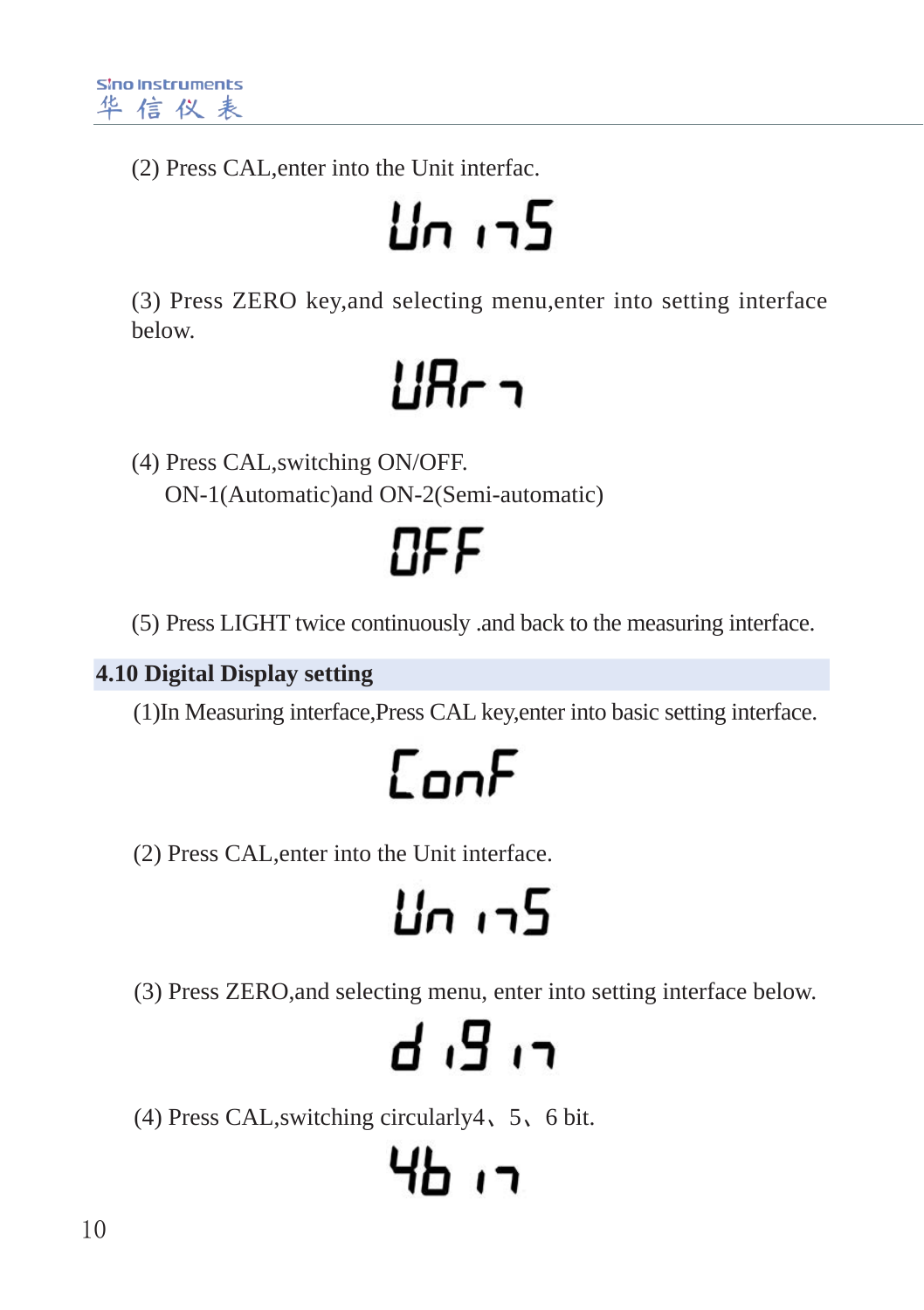(5) Press LIGHT twice continuously,and back to the measuring interface.

### **4.11 Backlight time adjustment**

(1)In Measuring interface,press CAL key,enter into basic setting interface.

CooF

(2) Press CAL,enter into the Unit interface.

5רו חµ

(3) Press ZERO(Press 6times zero),and selecting menu, enter into

## ե-ժ ։5

(4) Press CAL key,the interface display in cycle:ON/15-S/30-S/45- S/60-S(UNIT:SECOND).

### on

(5) Press LIGHT twice continuously ,and back to the measuring interface.

### **4.12 The Auto off setting**

(1)In Measuring interface,press CAL key,enter into basic setting interface.

### ConF

(2) Press CAL,enter into the Unit interface.

### 5רו ח4

(3) Press ZERO(Press 7times zero),and selecting menu,enter into

# $FL-5F$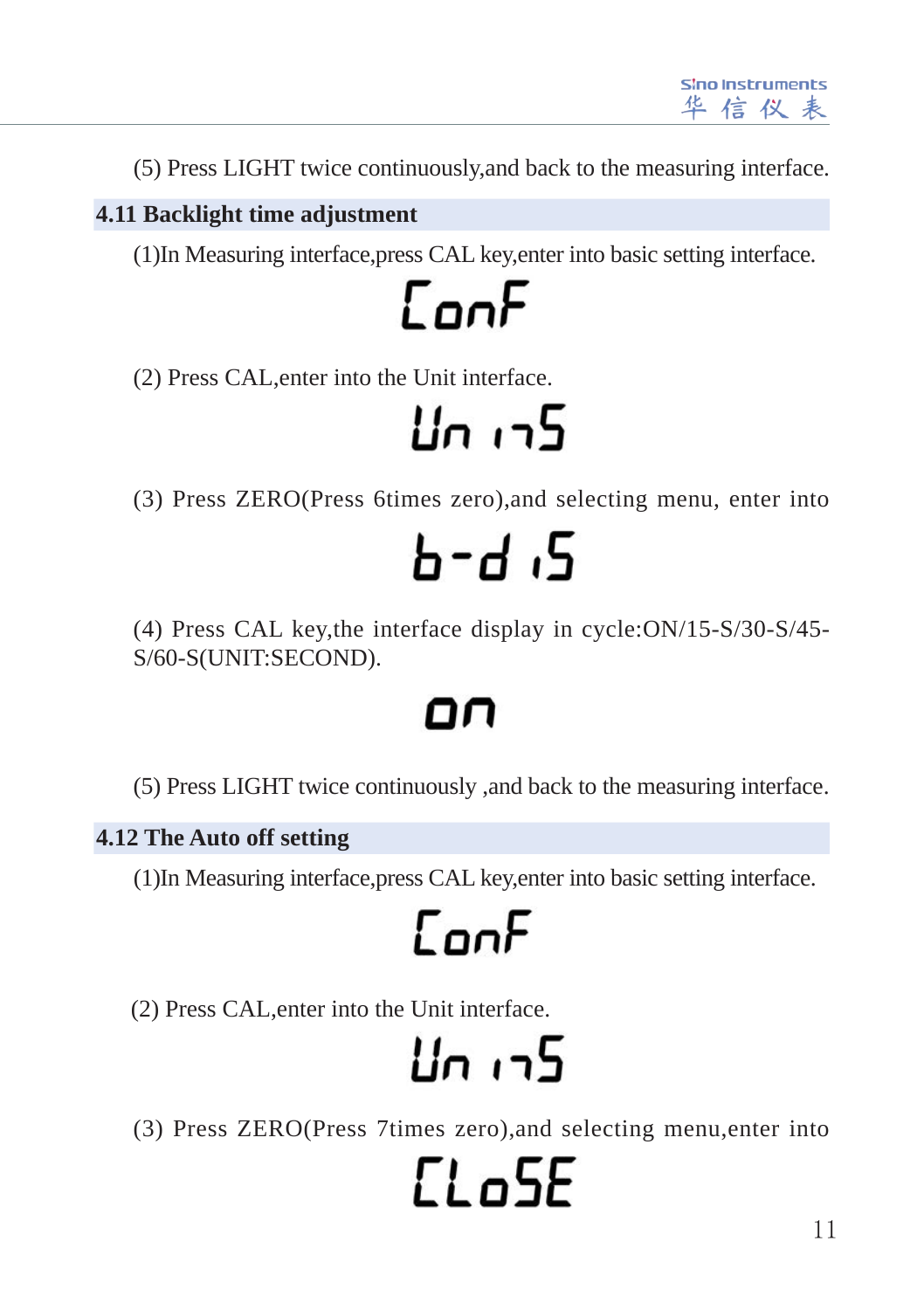(4) Press CAL key,the interface display in cycle:OFF/15/30/45/60/90/1 20(UNIT:MINUTE).

### oFF

(5) Press LIGHT twice continuously ,and back to the measuring interface.

### **4.13 Displaying speed set**

(1))In Measuring interface,press CAL key,enter into basic setting interface.

### $\Gamma$ on $F$

(2) Press CAL,enter into the Unit interface.

### 5רו חµ

(3) Press ZERO (Press 8times zero), find "speed".

### **SPEEd**

(4) Press CAL key, and switching 10-T、03-T、02-T、01-T (UNIT:times/s).

## $13 - 7$

(5) Press Light twice continuously.and back to the measuring interface.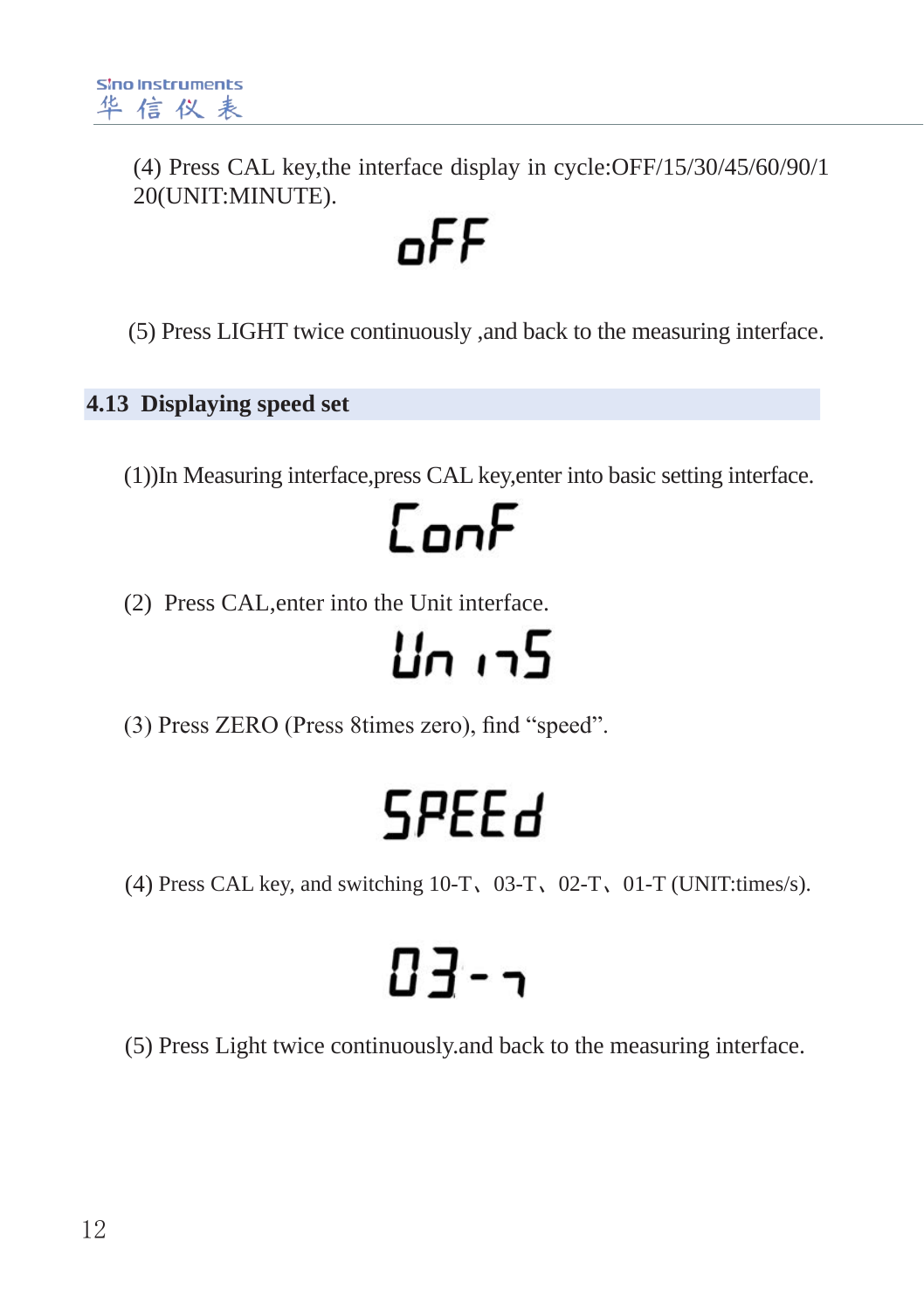

#### **4.14 Factory reset**

(1)In Measuring interface,press CAL key,enter into basic setting interface. If the items does not work by making a mistake ,that could be factory reset.

### EooF

(2) Press CAL,enter into the Unit interface.

5د، ملا

(3) Press ZERO button continuously,and then enter into factory reset interface.

### **dEFRU**

(4) Press Enter,enter into restoring interface,after data restoring, that back to restoring to start up layout.



(5) Press Light twice continuously.and back to the measuring interface.

### **5**.**Calibration**

 The calibration should be carried out under a standard calibration condition, such as the standard gauge must be accuracy 3 times of HS108, ambient temperature  $(20±2)$ °C.

#### **5.1 Pressure Low point, High Point Calibration**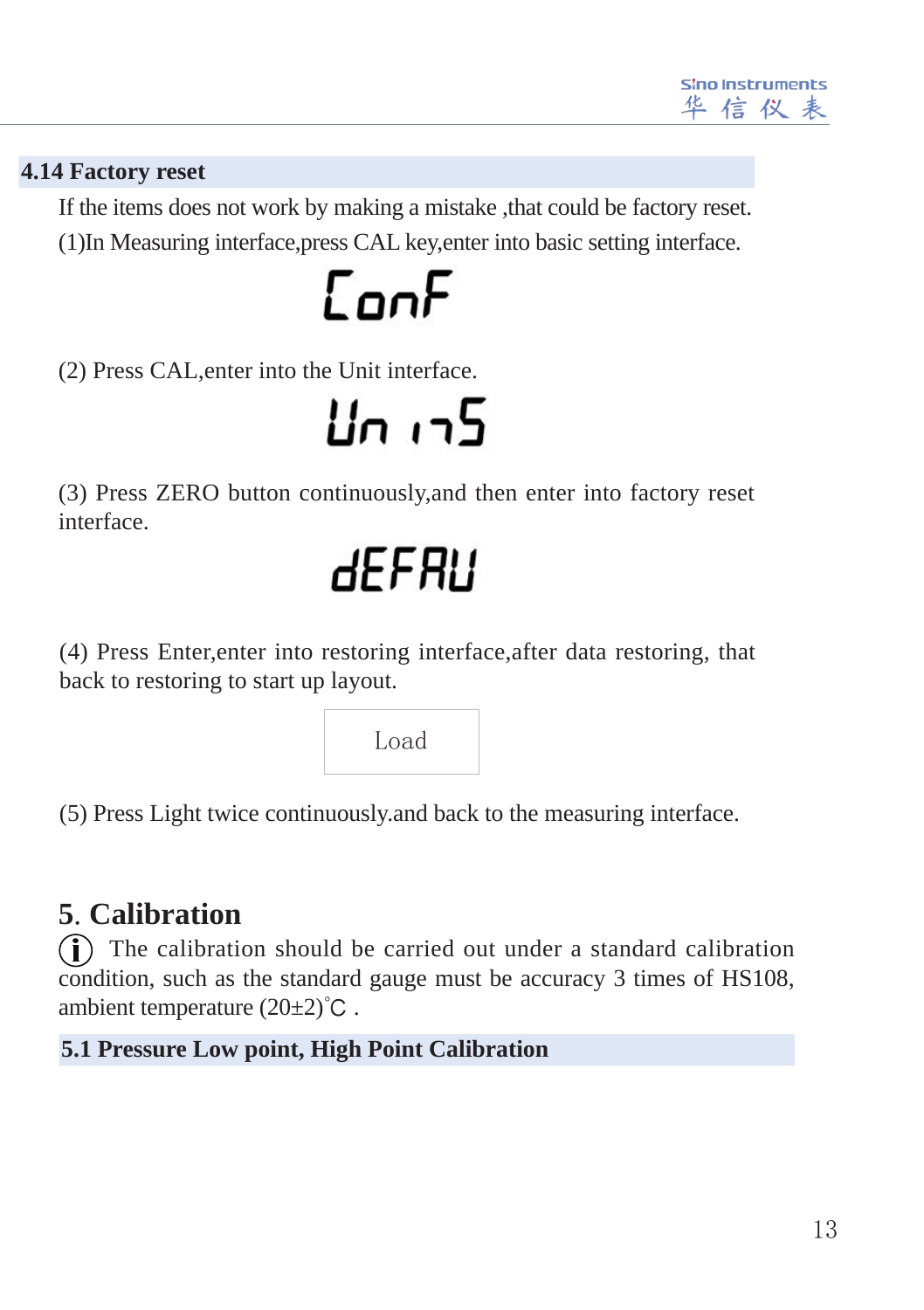- (1) Pressure input add low point standard pressure.
- (2) Waitting for pressure stability.

(3) In Measuring interface,Press CAL,enter into basic setting interface.

## $\Gamma$ nn $F$

(4) Press ZERO key,enter into pressure low point, high Point calibration Interface.

 $2F$  -  $CRL$ 

(5) Press CAL,enter into pressure low point calibration(Press ZERO button,enter into pressure high point calibration)interface.

$$
L - ERL
$$

(6) Press CAL,enter into low point calibration data modify interface.

| 100<br>Æ       |
|----------------|
| TL<br>ப<br>I L |
|                |

(7) Refer"4.8(7) step of Temperatue modification displaying"and amend low point pressure data(if the gauge had stored data,that do not amend,you may press CAL directly).

|        | 11 |
|--------|----|
| ┚<br>ш | ш  |
|        |    |

(8) Press CAL input the data ,waiting for standard pressure stability.

(9) Press ENTER,save low point calibration data and return low point calibration interface.

(10) Press ZERO,enter high point calibration interface.

(11) Pressure input add high point standard pressure.

(12) Waitting for pressure stability.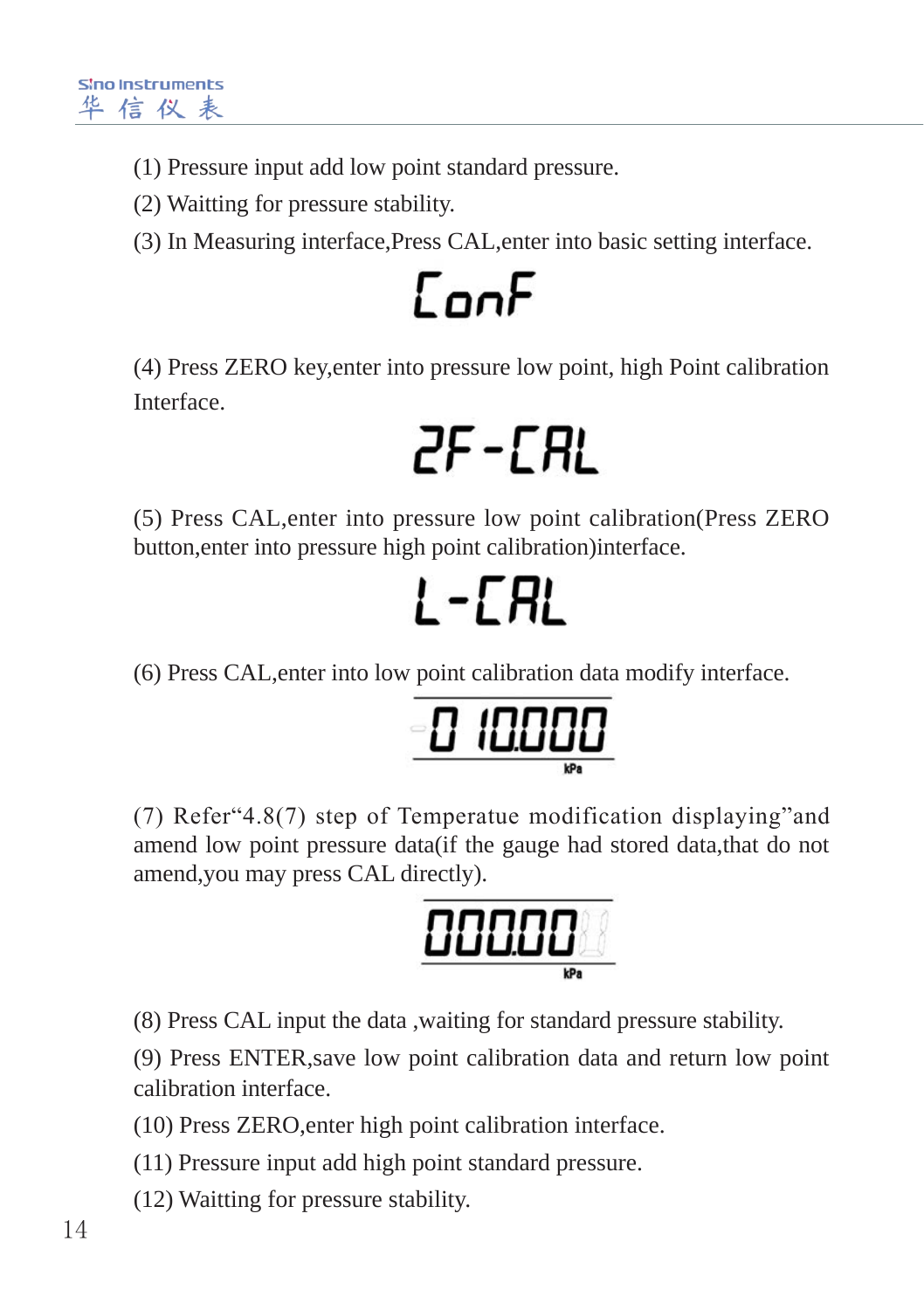

(13) Press CAL,enter into high point calibration data modify interface.



(14) Refer"4.8(7) step of Temperatue modification displaying" and amend high point pressure data (if the gauge had stored data,that do not amend,you may press CAL directly).



(15)Press CAL input data, waiting for standard pressure stability;Press ENTER,save high point calibration data and return high point calibration interface.

(16)Press LIGHT twice continuously.and then back to measuring interface.

### **5.2 Clear two point modification value**

(1) In Measuring interface,Press CAL once time,and then press ZERO once time, that will display below.

### 2F-CRL

(2) Press CAL once time,and then press ZERO twice,that will display below.

### **CLER<sub>r</sub>**

(3) Press ENTER once time, the interface have not any change .the clear is over.

(4) Press LIGHT twice,saving and returning measuring interface.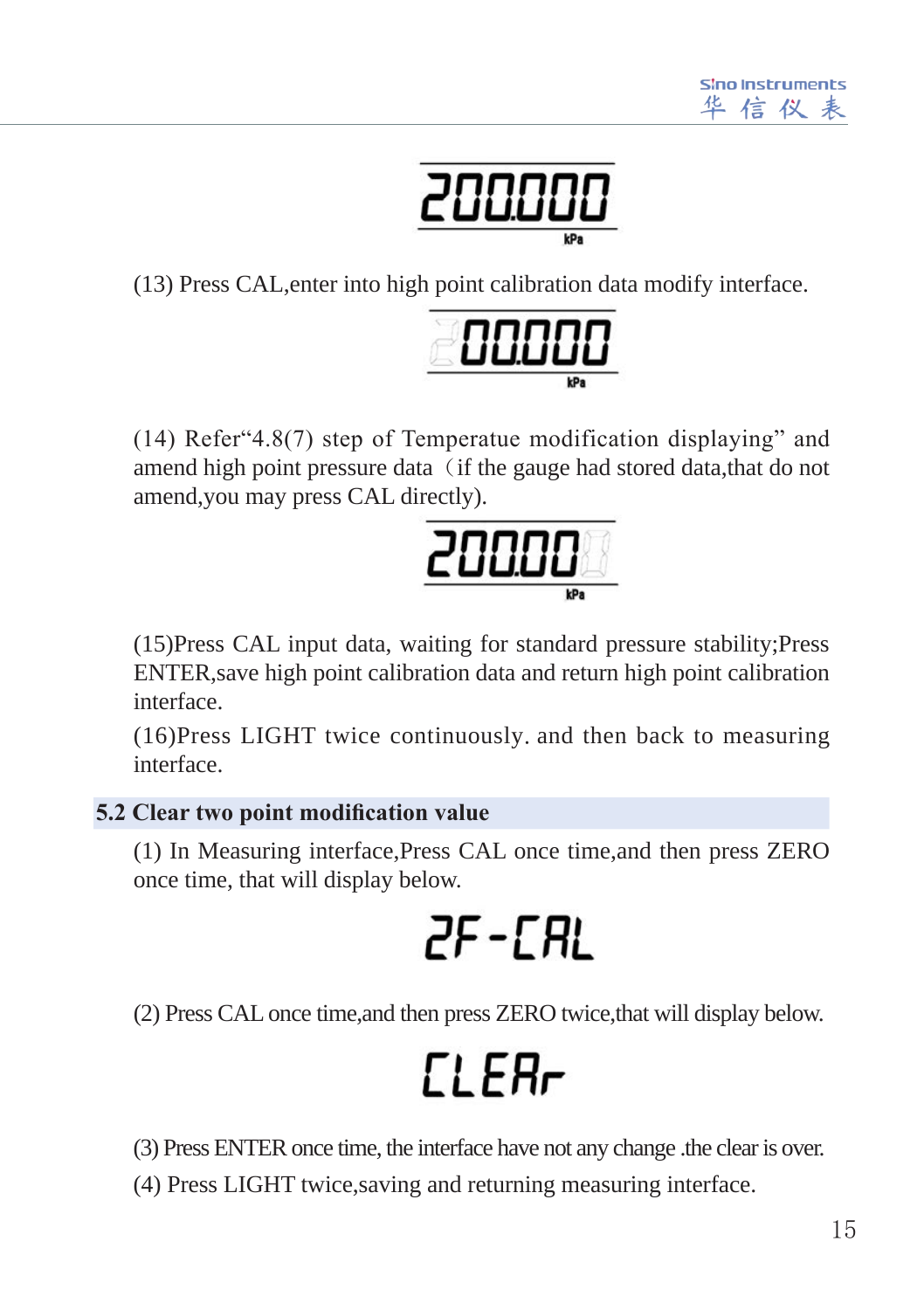#### **5.3 Clearing clear zero value**

(1) In Measuring interface,Press CAL once time,and then press ZERO twice,that will display below.

 $ZL$   $FR<sub>r</sub>$ 

(2) Press CAL once time,that will display below.

### $\Gamma$ -2 $\epsilon$ co

(3) Press ENTER once time,the interface have not any change.the clear is over.

(4) Press LIGHT twice,saving and returning measuring interface.

#### **5.4 Clearing secondary modification sign**

(1) In Measuring interface,press CAL once time,and then press ZERO twice, that will display below.

**2ELER<sub>r</sub>** 

(2) Press CAL once time, that will display below.

 $L - 2E$ co

(3) Press ZERO once time, that will display below.

 $d - 2F$ co

(4) Press ENTER once time, the interface have not any change .the clear is over.

(5) Press LIGHT twice, saving and returning measuring interface.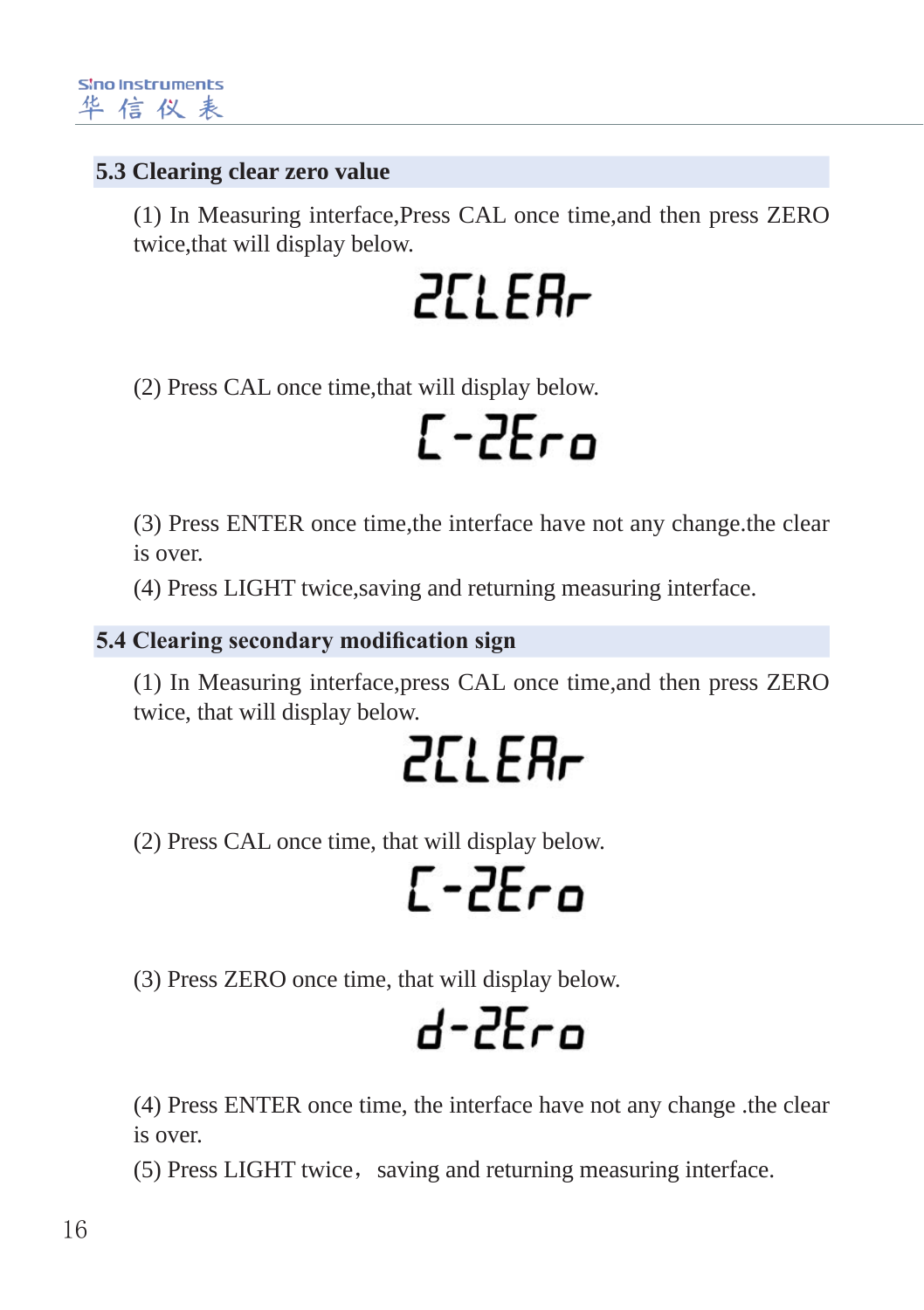#### **5.5 Clear temperature modification value**

(1) In Measuring interface,Press CALonce time,and then press ZERO twice,that will display below.

**2CLEBr** 

(2) Press CAL key once time, that will display below.

 $L - 2E$ ro

(3) Press ZERO twice,that will display below.

 $H - 2F - n$ 

(4) Press ENTER once time,the interface have not any change.the clear is over.

(5) Press LIGHT twice,saving and returning measuring interface.

### **6.Maintenance**

#### **6.1 Maintenance of instruments**

(1) Pay attention to the pressure range selected while measuring.Don't allow it work under over pressure environment;Over pressure alarm limit of the gauge is 1.1 times of the full-scale;

(2) The using environment had to satisfied the manual demand,the user can operate by manual.

(3) Make sure the normal display,the screen shows the upper limit of HS108.if it does not match with the label on the gauge,pls contract with supplier.

(4) HS108 adopt the built-in DC7.4V rechargeable lithium battery. Automatically cut off power if the voltage is very low. Please charge in this case. when the item is charging,that displays red light. once it is completely charged,that displays green light.Please take out the power adapter.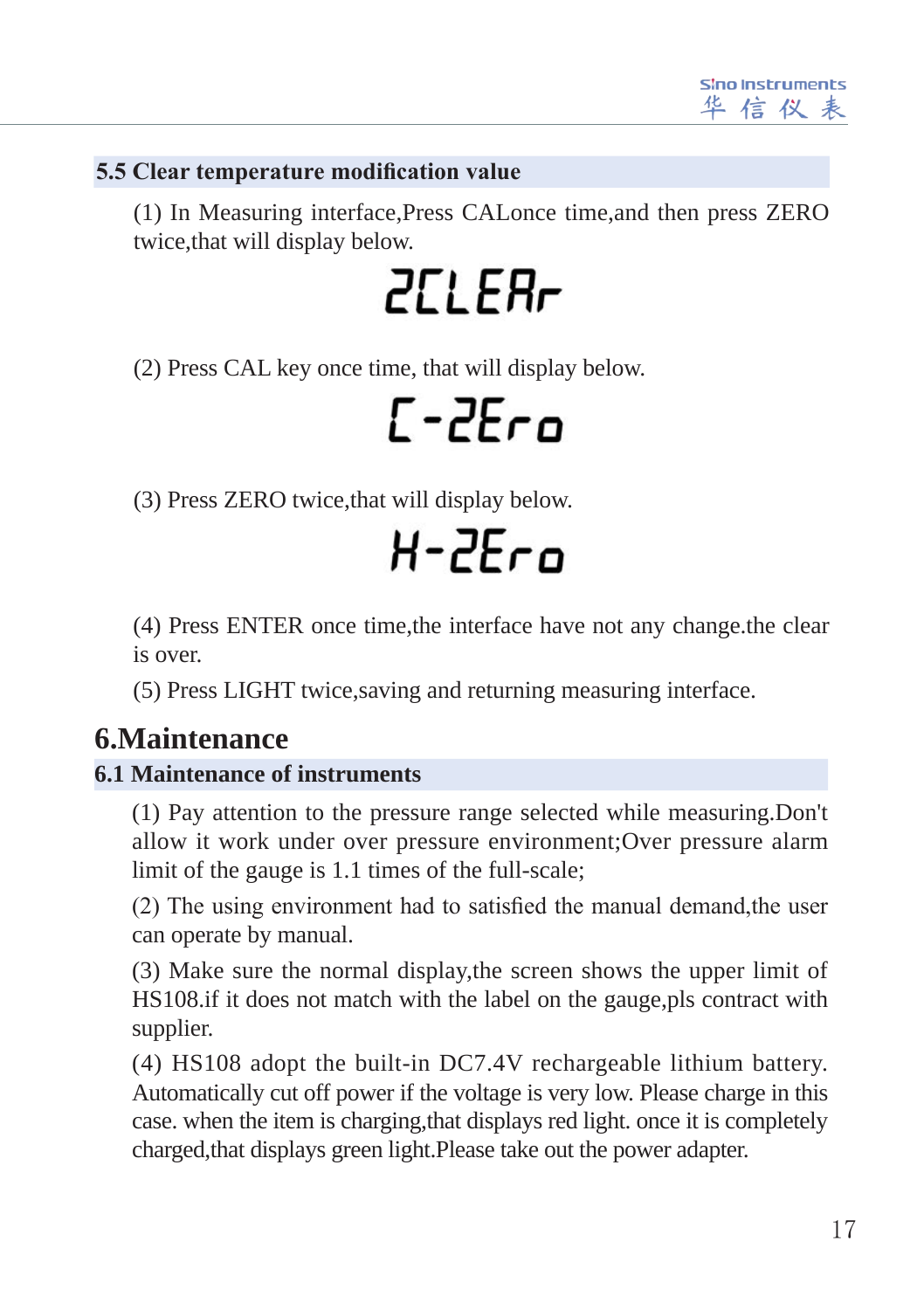### **6.2 Attention items**

(1) Pls operate under the manual.

 $(2)$  / HS108 is high precision measuring instrument, please don't free to beat, shock,disassemble and poke the metal diaphragm of sensor and pressure hole with sharp ware.

 $(3)$   $\bigwedge$  Self-disassembling is forbidden.

 $(4)$ . Please don't use it in high temperature and high humidity environment.With improvement of technology,the products performance will be adjusted without notice.

### **7.Accessories List**

| No. | <b>Name</b>               | <b>)ty</b> | Unit |
|-----|---------------------------|------------|------|
|     | Test report               |            | Copy |
|     | Packing list              |            | Copy |
| (3) | Operation manual          |            | Copy |
| (4) | Certificate of conformity |            | Copy |

### **8.Standard**

Factory produce manometer by the standard Q/CPHXF003-2014.

### **9.Support**

The product specifications and other information contained this manual are subject to change without notice.if you have any questions,please call our services hotline:400 611 3558 or Tel:+86-10-62392087